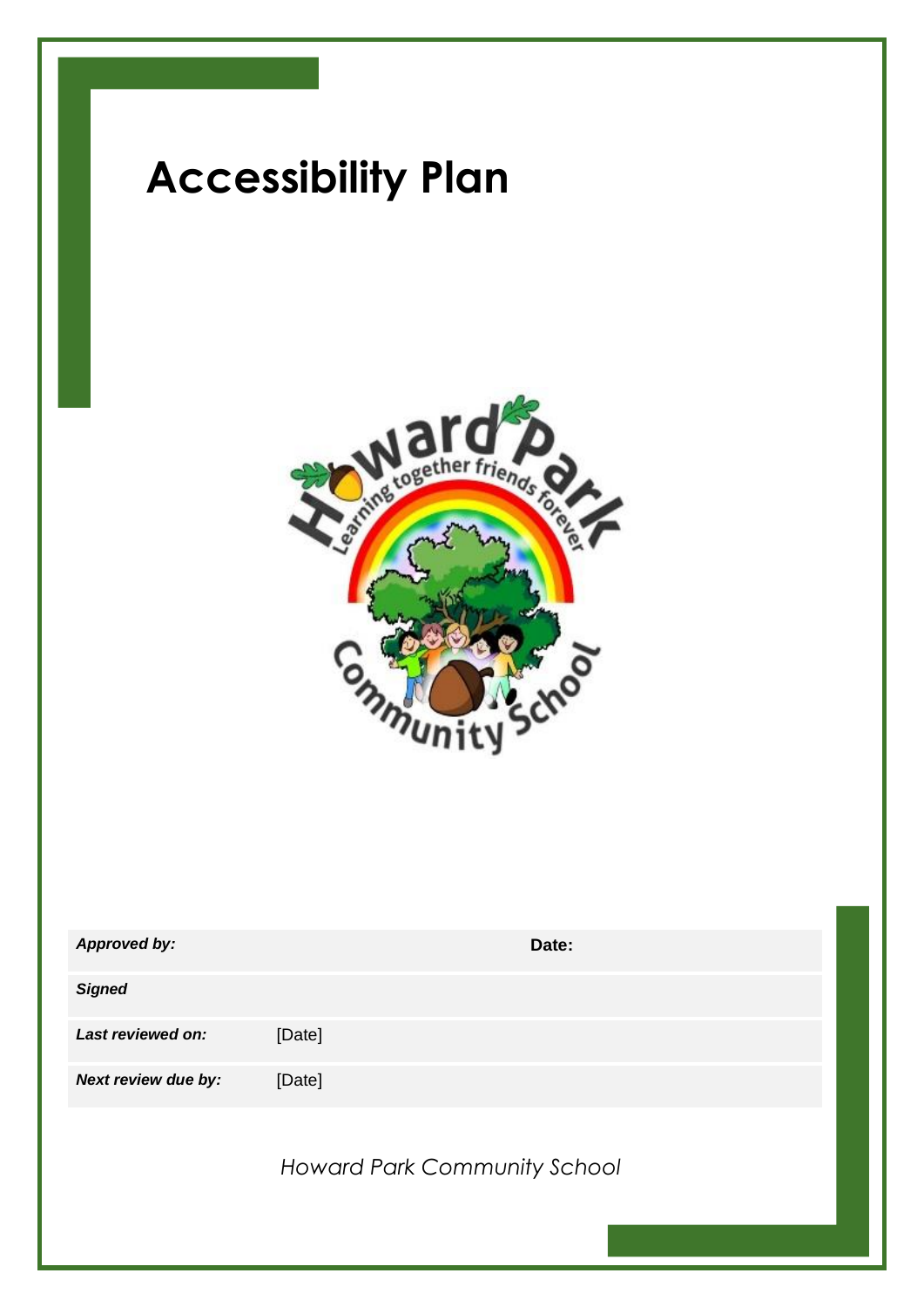# **Contents**

| Table of Contents<br><u> 1989 - Johann Stoff, amerikansk politiker (d. 1989)</u> |  |
|----------------------------------------------------------------------------------|--|
|                                                                                  |  |
|                                                                                  |  |
|                                                                                  |  |
|                                                                                  |  |
|                                                                                  |  |
|                                                                                  |  |
|                                                                                  |  |
|                                                                                  |  |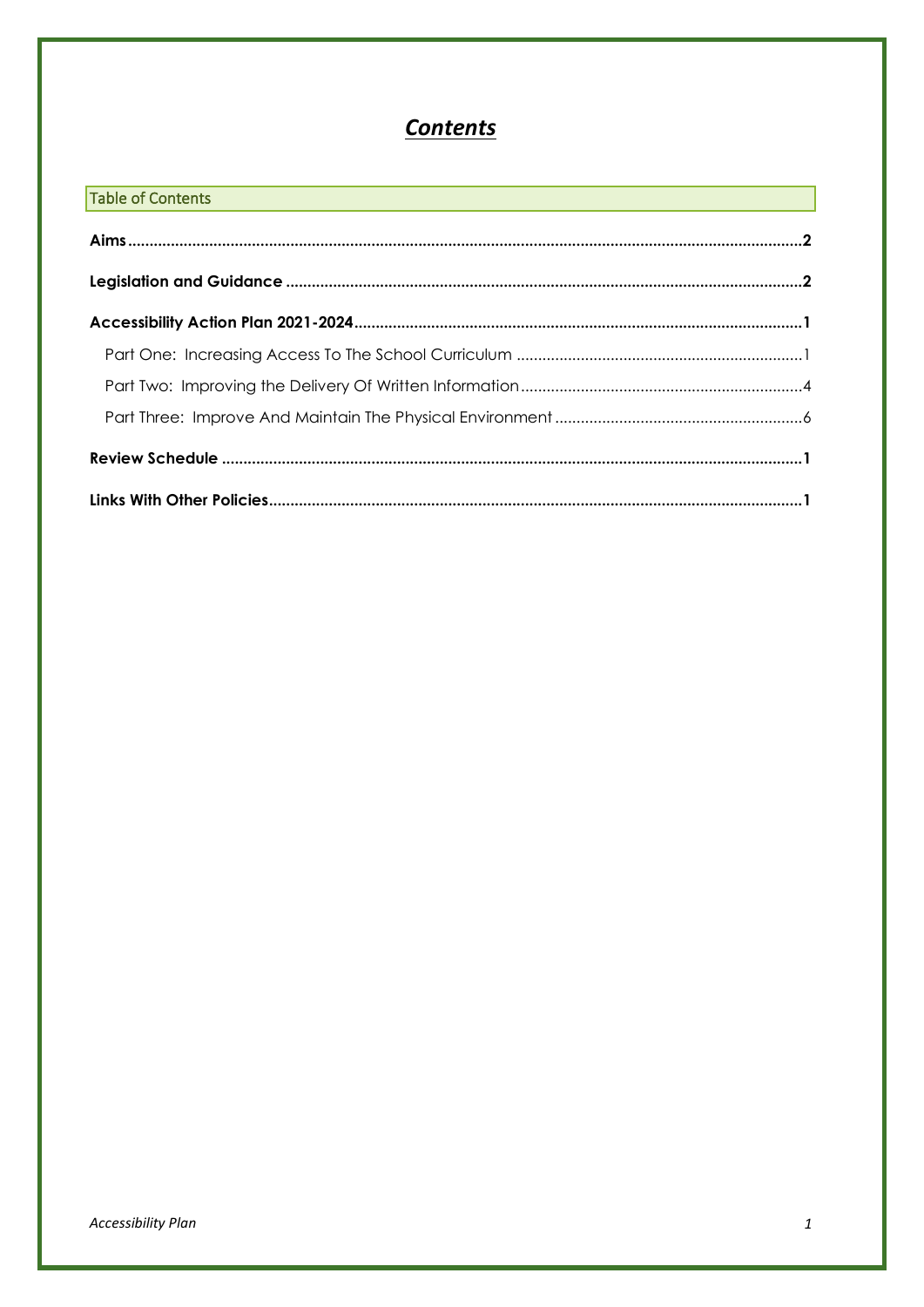#### <span id="page-2-0"></span>**Aims**

Schools are required under the Equality Act 2010 to have an accessibility plan. The purpose of the plan is to:

- Increase the extent to which disabled pupils can participate in the curriculum  $\ddot{\phantom{1}}$
- Improve the physical environment of the school to enable disabled pupils to take better  $\mathbf{S}$ advantage of education, benefits, facilities and services provided
- Improve the availability of accessible information to disabled pupils  $\mathbf{S}^{\mathcal{S}}$

Our school aims to treat all its pupils fairly and with respect. This involves providing access and opportunities for all pupils without discrimination of any kind.

Our school principles and values of Respect, Responsibility, Care and Ambition underpin our approach to equality and inclusion, ensuring that everyone, regardless of their background or ability is treated equally.

The plan will be made available online on the school website, and paper copies are available upon request.

Our school is also committed to ensuring staff are trained in equality issues with reference to the Equality Act 2010, including understanding disability issues.

The school supports any available partnerships to develop and implement the plan.

Our school's complaints procedure covers the accessibility plan. If you have any concerns relating to accessibility in school, the complaints procedure sets out the process for raising these concerns.

#### <span id="page-2-1"></span>**Legislation and Guidance**

This document meets the requirements of [schedule 10 of the Equality Act 2010](http://www.legislation.gov.uk/ukpga/2010/15/schedule/10) and the Department for Education (DfE) [guidance for schools on the Equality Act 2010.](https://www.gov.uk/government/publications/equality-act-2010-advice-for-schools)

The Equality Act 2010 defines an individual as disabled if they have a physical or mental impairment that has a 'substantial' and 'long-term' adverse effect on their ability to undertake normal day to day activities.

Under the [Special Educational Needs and Disability \(SEND\) Code of Practice](https://www.gov.uk/government/publications/send-code-of-practice-0-to-25), 'long-term' is defined as 'a year or more' and 'substantial' is defined as 'more than minor or trivial'. The definition includes sensory impairments such as those affecting sight or hearing, and longterm health conditions such as asthma, diabetes, epilepsy and cancer.

Schools are required to make 'reasonable adjustments' for pupils with disabilities under the Equality Act 2010, to alleviate any substantial disadvantage that a disabled pupil faces in comparison with non-disabled pupils. This can include, for example, the provision of an auxiliary aid or adjustments to premises.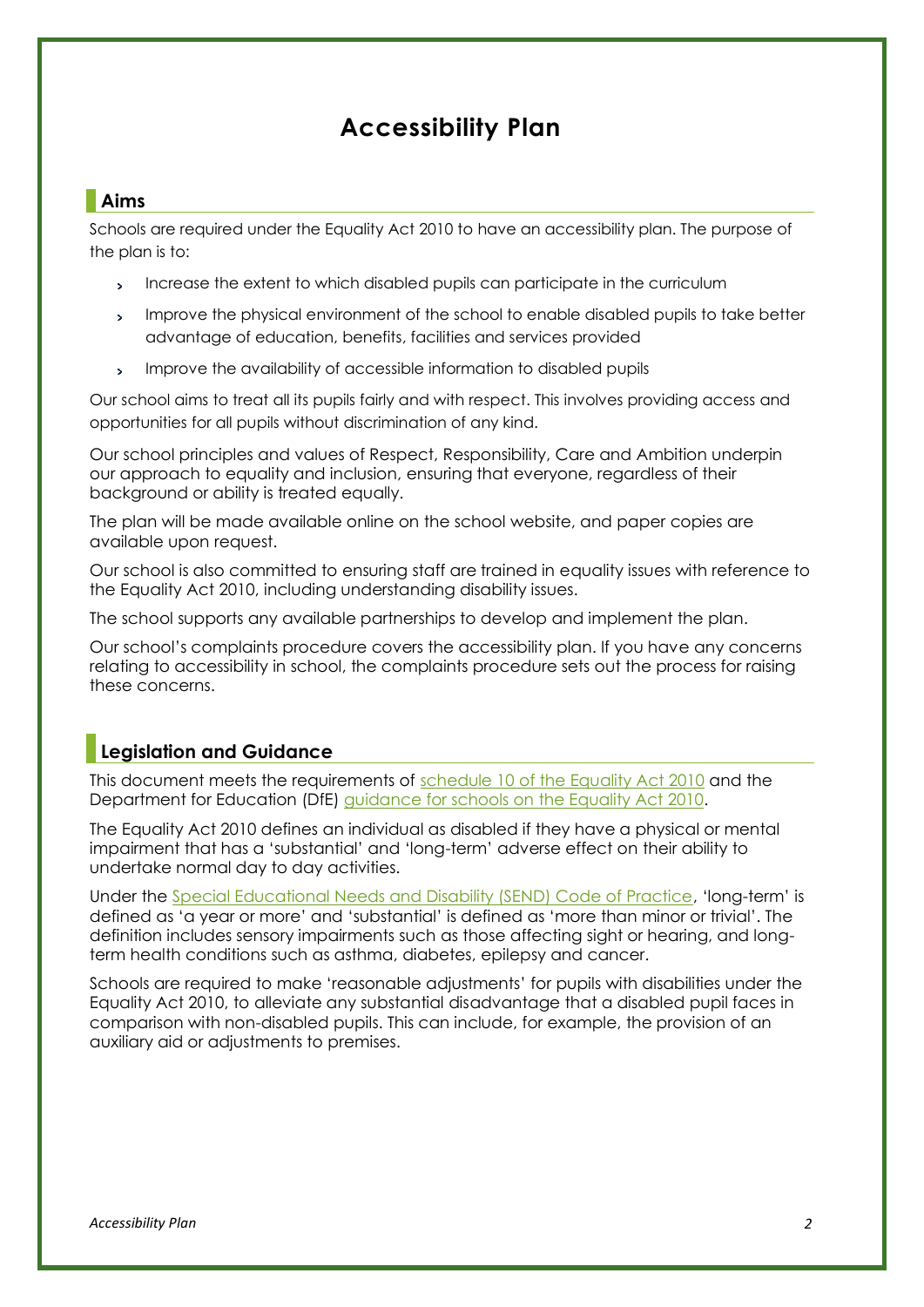## **Accessibility Action Plan 2021-2024**

## Part One: Increasing Access To The School Curriculum

<span id="page-3-1"></span><span id="page-3-0"></span>

| <b>Target</b>                                                                                              | <b>Strategies</b>                                                                                                                                                                                                                            | Outcome                                                                                                                                                | <b>Lead</b>                | Timeframe/<br><b>Evaluation</b><br><b>Point</b>                            | <b>Success Criteria?</b>                                                                                                                                |
|------------------------------------------------------------------------------------------------------------|----------------------------------------------------------------------------------------------------------------------------------------------------------------------------------------------------------------------------------------------|--------------------------------------------------------------------------------------------------------------------------------------------------------|----------------------------|----------------------------------------------------------------------------|---------------------------------------------------------------------------------------------------------------------------------------------------------|
| To reduce the<br>number of<br>persistent<br>absentees to be in<br>line with the<br><b>National Average</b> | Re-new attendance policy<br>Increased monitoring of attendance<br>through the school's MIS.<br>Place a high focus on attendance,<br>promoting good attendance<br>regularly.                                                                  | All pupils are receiving their<br>entitlement to fair access of the<br>curriculum                                                                      | HT                         | <b>July 2022</b><br>(with regular<br>monitoring<br>throughout the<br>year) | Persistent<br>absence figures<br>will be reduced<br>from previous year<br>and will be in line<br>with the National<br>Average.                          |
| To ensure equal<br>access to extra-<br>curricular and out<br>of school activities<br>for all pupils.       | To review the uptake of extra-<br>curricular activities by pupils,<br>ensuring that there is a range of<br>pupils accessing clubs.<br>Training given to all staff when<br>supporting pupils with specific health<br>and/or disability needs. | Equal access to the curriculum<br>and extra-curricular activities for<br>all pupils.                                                                   | <b>SLT</b>                 | <b>June 2022</b><br>(with regular<br>monitoring<br>throughout the<br>year) | Additional access<br>provided for some<br>children.<br>The school<br>population is<br>reflected in the<br>uptake for extra<br>curricular<br>activities. |
| To support<br>narrowing the gap<br>with accurate and<br>timely monitoring<br>and assessment                | Effective monitoring of assessment is<br>in place throughout school for all<br>pupils.<br>To develop systems to effectively<br>track pupils who are working well<br>below their expected level.                                              | Assessment data is readily<br>available for analysis and is<br>acted upon in pupil target<br>setting and identifying pupils for<br>additional support. | <b>SLT</b><br>and<br>staff | Ongoing<br>through the<br>year.                                            | School can<br>identify and track<br>pupil progress re<br>EAL, SEN, G&T,<br>specific need with<br>efficiency and                                         |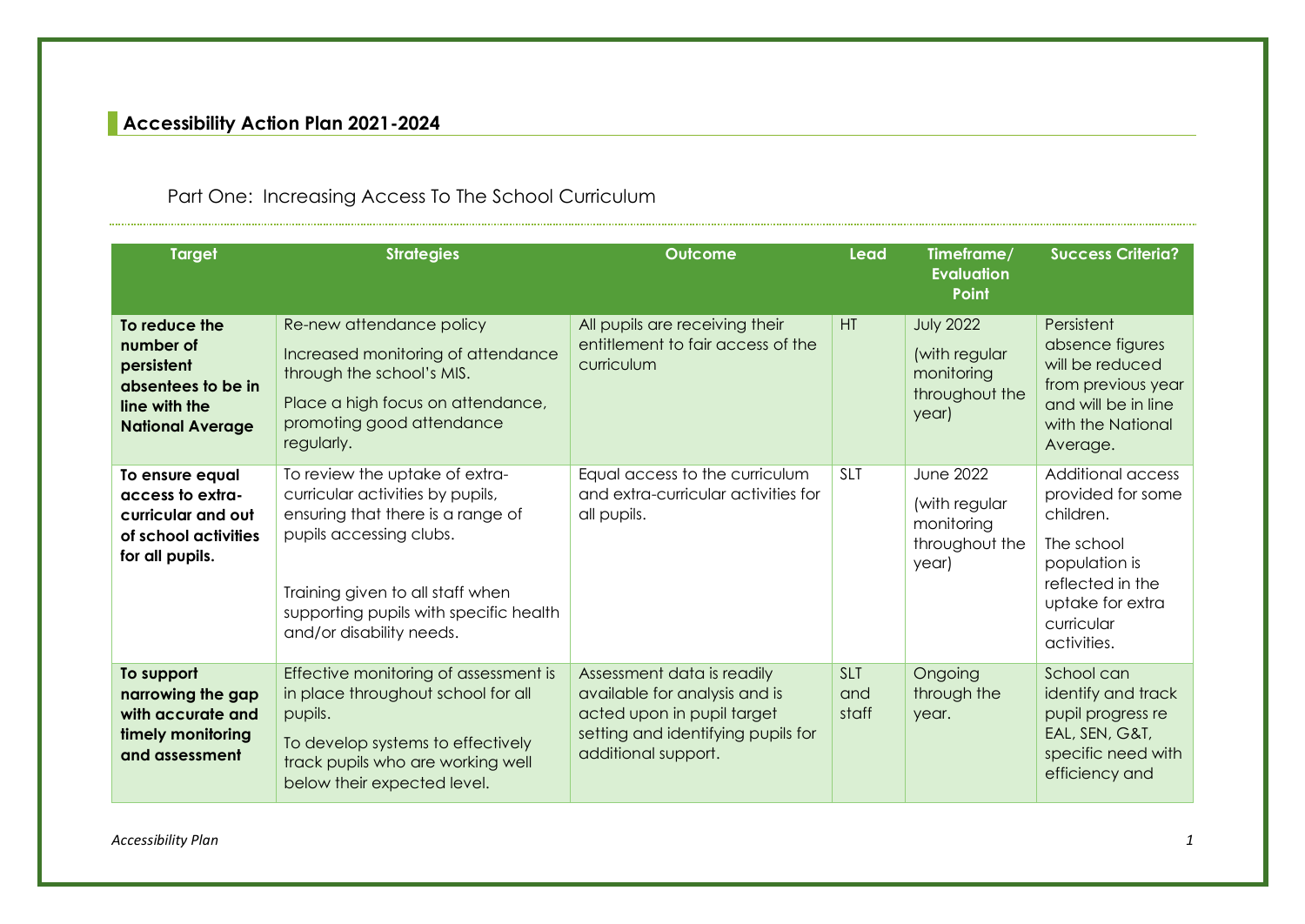|                                                                                | Next steps can be effectively<br>identified from assessment<br>information.                                                                                          |                                                |                                  |                  | deploy resources<br>effectively.                                                         |
|--------------------------------------------------------------------------------|----------------------------------------------------------------------------------------------------------------------------------------------------------------------|------------------------------------------------|----------------------------------|------------------|------------------------------------------------------------------------------------------|
| To ensure there is<br>diversity within the<br>curriculum and<br>reading books. | Ensure that within the curriculum a<br>diverse range of people are<br>represented and help to support<br>and break stereotypical views.                              | Raise awareness of diversity<br>within school. | <b>SLT</b><br>Subject<br>leaders | <b>June 2022</b> | The curriculum<br>evidences a<br>diverse range of<br>people are<br>studied.              |
|                                                                                | There is a range of literature within<br>school that children can access that<br>represents an inclusive and mixed<br>society.<br>To take part in schemes to promote |                                                |                                  |                  | Books in the library<br>represent a range<br>of people and<br>cultures.                  |
|                                                                                | awareness of others cultures and<br>lives.                                                                                                                           |                                                |                                  |                  | Pupils can talk<br>positively and<br>understand<br>different cultures<br>and lifestyles. |
| <b>Evaluation 2021-22</b>                                                      |                                                                                                                                                                      |                                                |                                  |                  |                                                                                          |
| <b>Evaluation 2022-23</b>                                                      |                                                                                                                                                                      |                                                |                                  |                  |                                                                                          |
| <b>Evaluation 2023-24</b>                                                      |                                                                                                                                                                      |                                                |                                  |                  |                                                                                          |
| Accessibility Plan                                                             |                                                                                                                                                                      |                                                |                                  |                  | 2                                                                                        |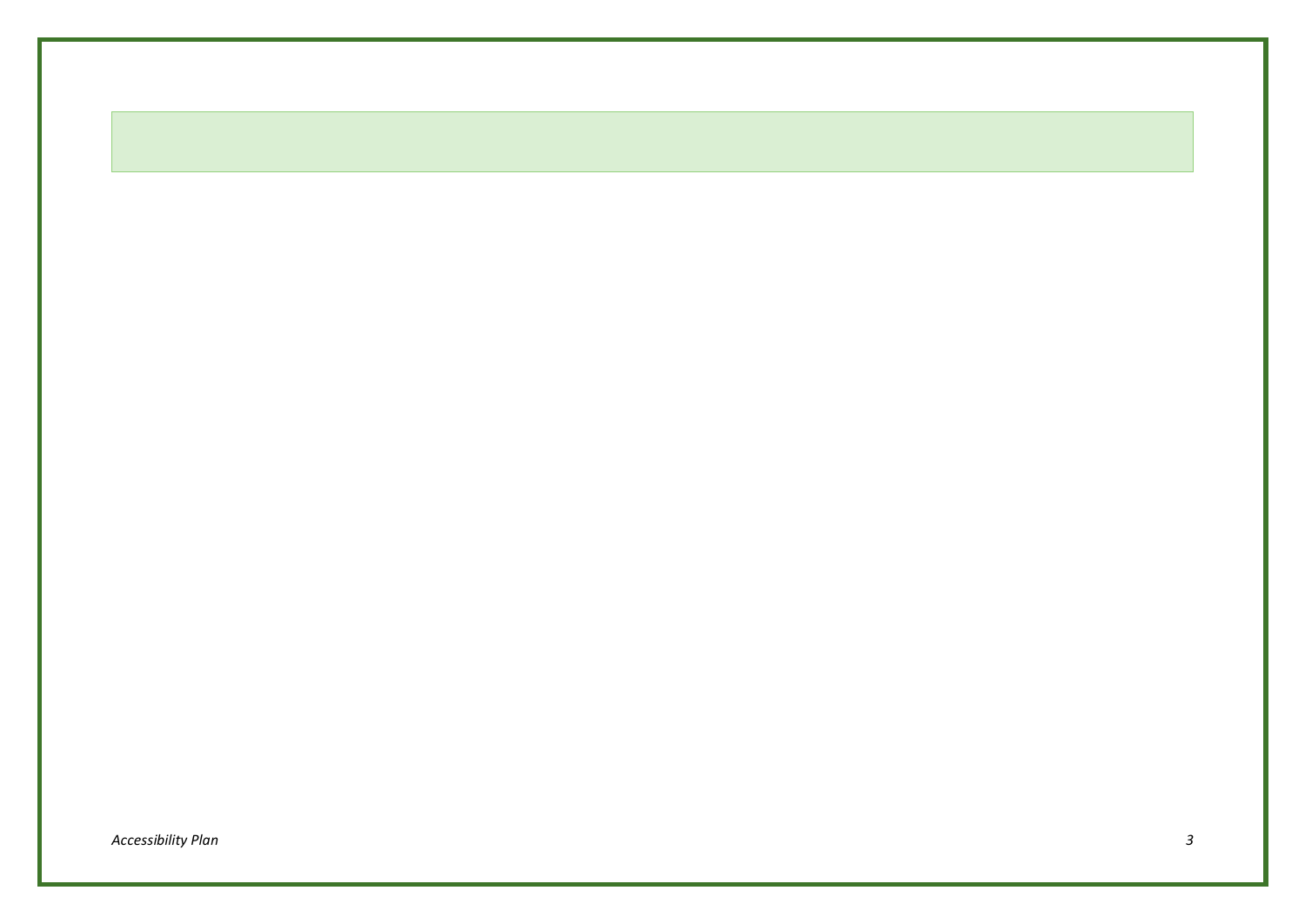## Part Two: Improving the Delivery Of Written Information

<span id="page-6-0"></span>

| <b>Target</b>                                                                                                    | <b>Strategies</b>                                                                                                                                                                                                                                                                                                                                                 | <b>Outcome</b>                                                                          | Lead       | Timeframe/<br><b>Evaluation</b><br><b>Point</b>        | <b>Success Criteria?</b>                                                                                      |
|------------------------------------------------------------------------------------------------------------------|-------------------------------------------------------------------------------------------------------------------------------------------------------------------------------------------------------------------------------------------------------------------------------------------------------------------------------------------------------------------|-----------------------------------------------------------------------------------------|------------|--------------------------------------------------------|---------------------------------------------------------------------------------------------------------------|
| To communicate<br>with parents in a<br>clear, straight<br>forward and simple<br>way that matches<br>their needs. | Information presented in variety of<br>easy to access ways e.g. displayed<br>in window for parents dropping off,<br>sent via email, text and on school<br>website. Language used is simple<br>with any education terms/jargon<br>avoided or clearly explained. Parent<br>guides produced & parents sessions<br>run for key areas e.g. phonics, new<br>assessment. | Parents receive relevant, up to<br>date information in a timely,<br>appropriate manner. | HT         | Survey<br>completed by<br>Spring 2022,<br>then ongoing | Parents are kept<br>up to date with<br>information<br>regarding the<br>school and their<br>child's education. |
|                                                                                                                  | Admin & teaching staff aware of<br>individual who may need<br>information explaining directly or<br>personally.                                                                                                                                                                                                                                                   |                                                                                         |            |                                                        |                                                                                                               |
|                                                                                                                  | Parents/Carers to be surveyed on<br>how we could improve the<br>communication between home and<br>school to make it easier or more<br>accessible for people.                                                                                                                                                                                                      |                                                                                         |            |                                                        |                                                                                                               |
|                                                                                                                  | Use new parent surveys to try to<br>ascertain who has access to internet<br>& electronic devices at home.                                                                                                                                                                                                                                                         |                                                                                         |            |                                                        |                                                                                                               |
| To ensure<br>needs/requirements<br>of stakeholders are<br>fed into the action<br>plan as part of the 3           | Questionnaire to include a<br>statement about disability to allow<br>for feedback on related<br>needs/requirements. Collection of<br>information from the website and<br>general information. These to                                                                                                                                                            | Stakeholders are consulted and<br>their needs reasonably met                            | <b>SLT</b> | Ongoing<br>through the 3<br>year cycle                 | School is inclusive<br>to all stakeholders                                                                    |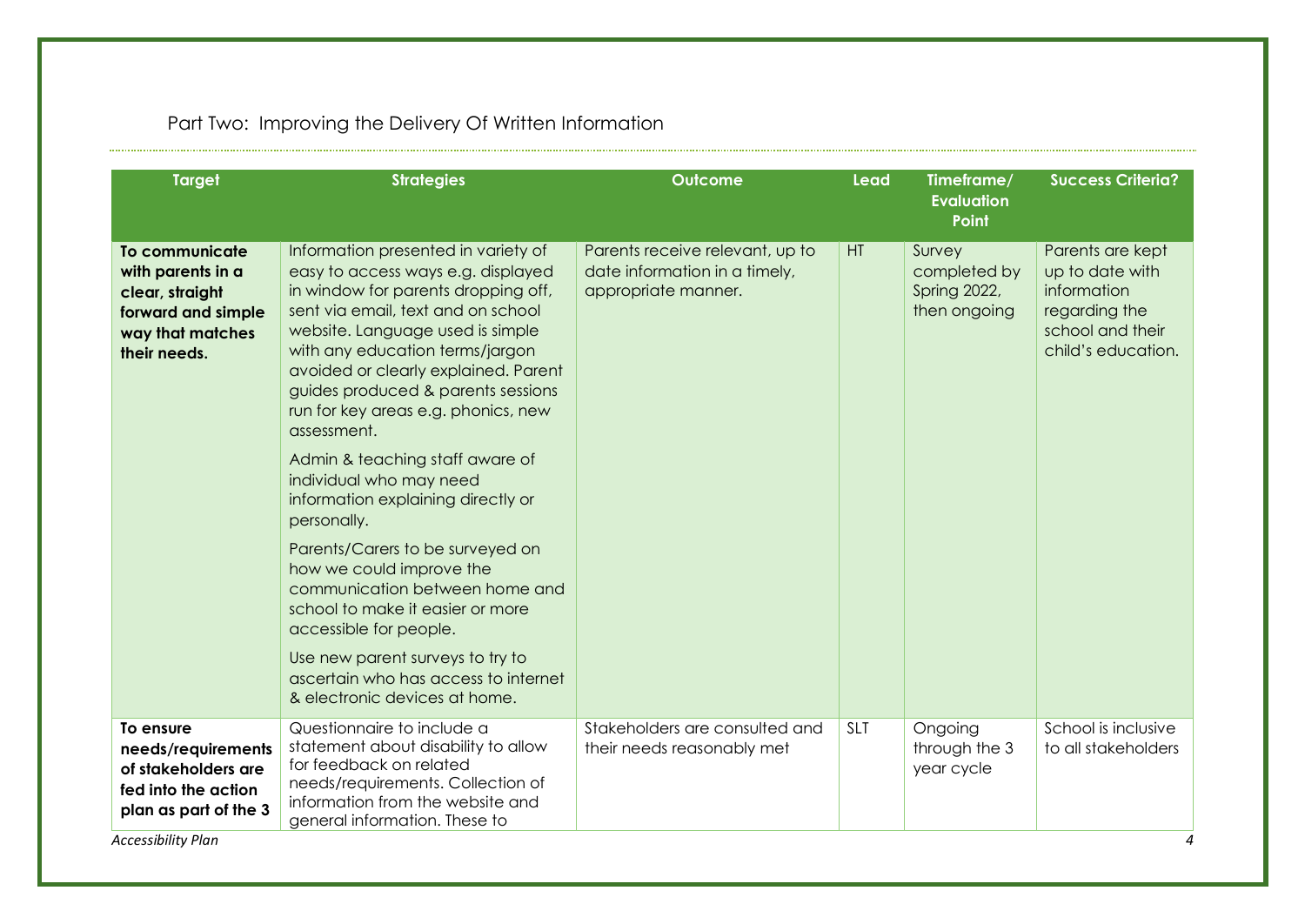| year cycle of<br>review.  | include where appropriate in the<br>action plan. |  |  |
|---------------------------|--------------------------------------------------|--|--|
| <b>Evaluation 2021-22</b> |                                                  |  |  |
| <b>Evaluation 2022-23</b> |                                                  |  |  |
| <b>Evaluation 2023-24</b> |                                                  |  |  |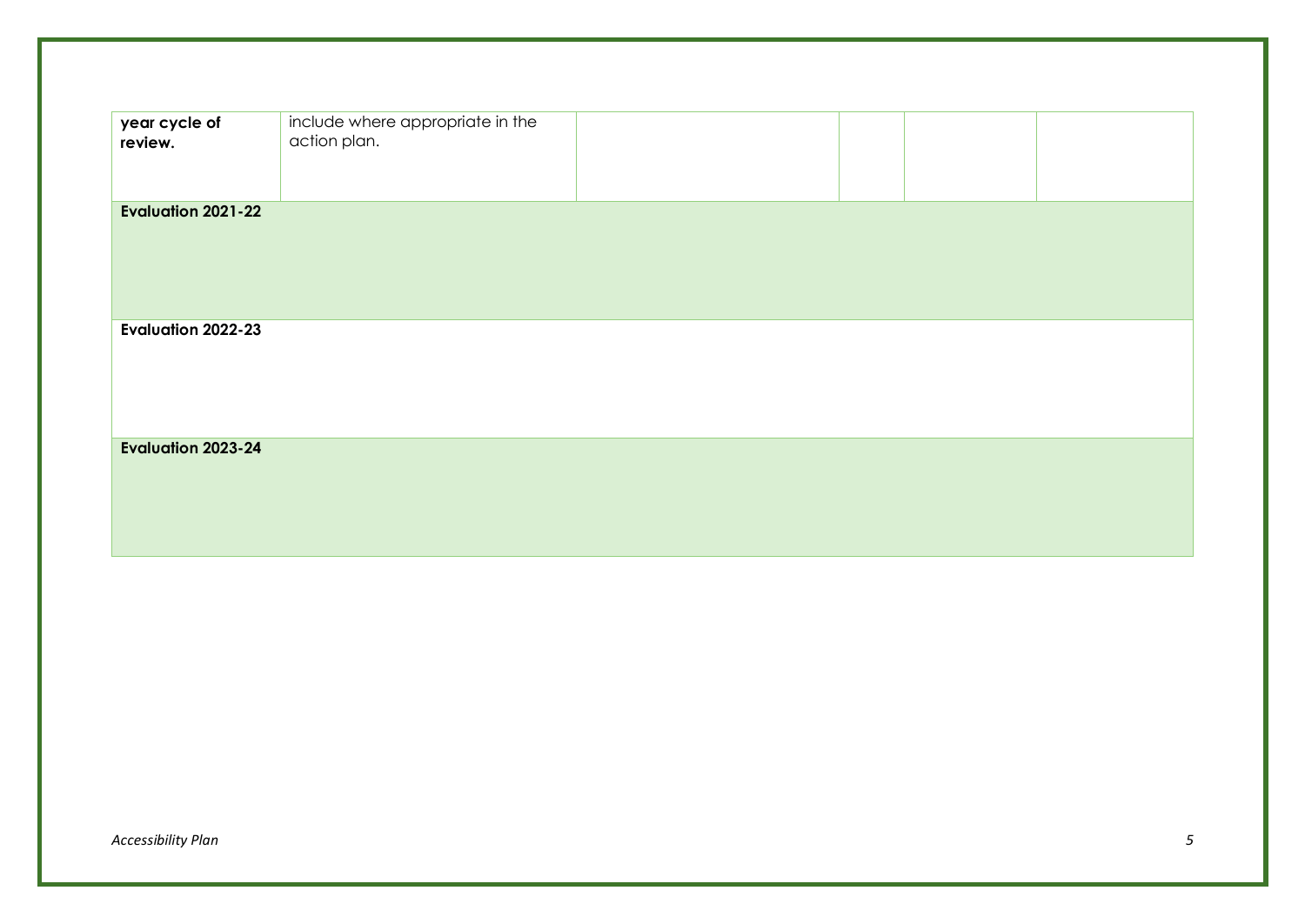## Part Three: Improve And Maintain The Physical Environment

<span id="page-8-0"></span>

| <b>Target</b>                                                                                                                          | <b>Strategies</b>                                                                                                                                                                                                                                        | <b>Outcome</b>                                                                     | <b>Lead</b>                 | Timeframe/<br><b>Evaluation</b><br><b>Point</b> | <b>Success Criteria?</b>                                                                         |
|----------------------------------------------------------------------------------------------------------------------------------------|----------------------------------------------------------------------------------------------------------------------------------------------------------------------------------------------------------------------------------------------------------|------------------------------------------------------------------------------------|-----------------------------|-------------------------------------------------|--------------------------------------------------------------------------------------------------|
| To improve the<br>range of resources<br>and facilities<br>available to all<br>pupils at breaktime<br>and lunchtimes                    | To work with local contractors to<br>identify a range of resources that<br>can provide access to all pupils to<br>help support physical and mental<br>wellbeing.                                                                                         | The playground helps provide<br>appropriate play for all pupils.                   | <b>SLT</b><br><b>Bursar</b> | Ongoing<br>through the 3<br>year cycle          | Children are<br>actively and<br>positively<br>engaged through<br>their lunch and<br>break times. |
| <b>Ensure safe access</b><br>to school through<br>the school car<br>park.                                                              | To try and reduce the number of<br>cars using the car park.<br>To ensure that disabled bays are<br>used only by stakeholders that are<br>blue badge holders.<br>Take part in strategies aimed at<br>reducing the number of cars<br>travelling to school. | The car park is used by fewer<br>cars and the levels of<br>congestion are reduced. | HT                          | Termly through<br>the first year.               | Less congestion in<br>the school car<br>park.                                                    |
| <b>Ensure that there is</b><br>safe escape routes<br>for all children in<br>the event of an<br>emergency.<br><b>Evaluation 2021-22</b> | Development of a Personal<br>Evacuation Plan for individuals<br>whose needs require.                                                                                                                                                                     | Purchasing of an evacuation<br>chair                                               | HT/Bursar                   | End of Year 1<br>of plan.                       | Safe escape<br>routes ensured for<br>all pupils.                                                 |
| <b>Evaluation 2022-23</b>                                                                                                              |                                                                                                                                                                                                                                                          |                                                                                    |                             |                                                 |                                                                                                  |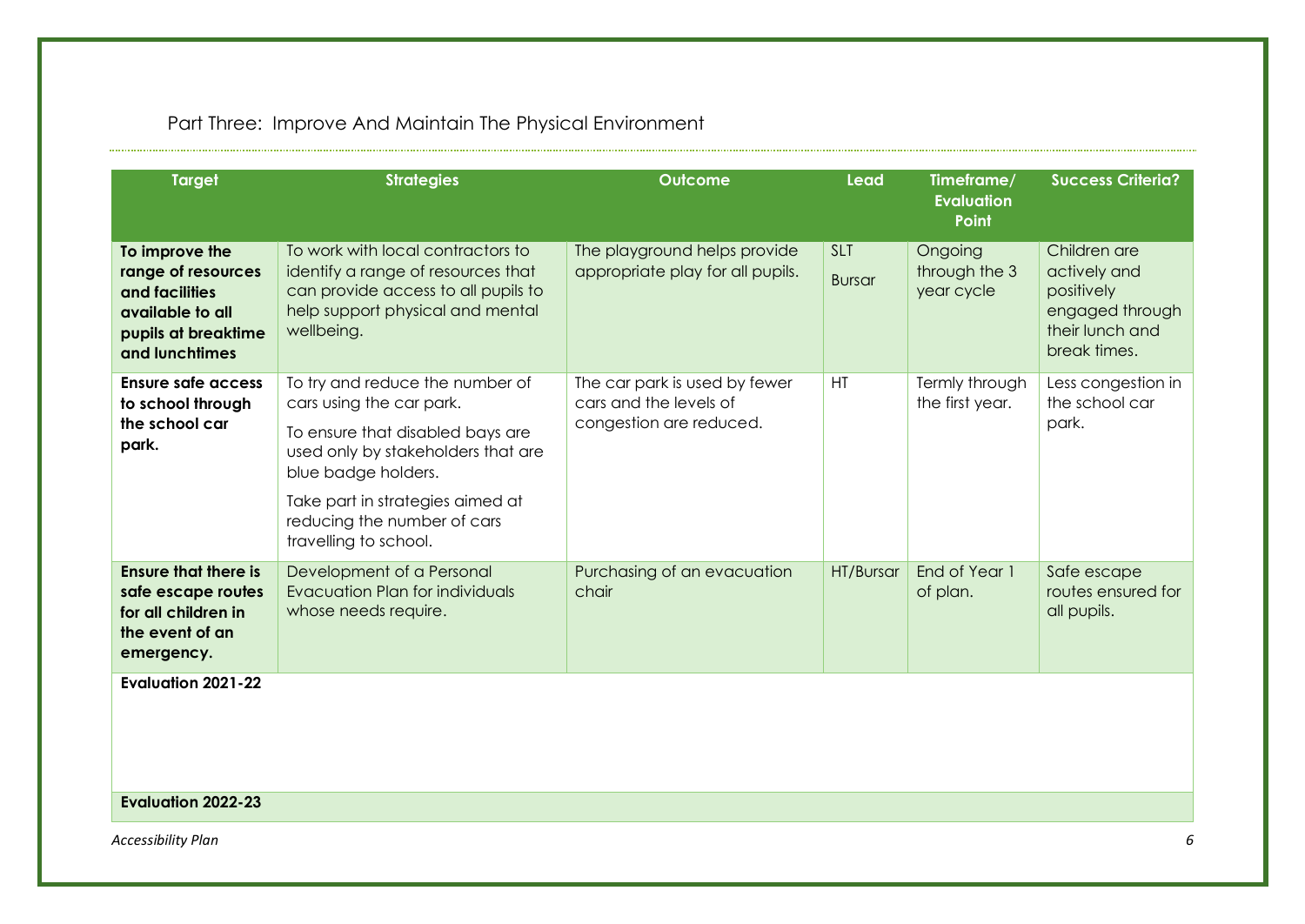| Evaluation 2023-24 |  |  |
|--------------------|--|--|
|--------------------|--|--|